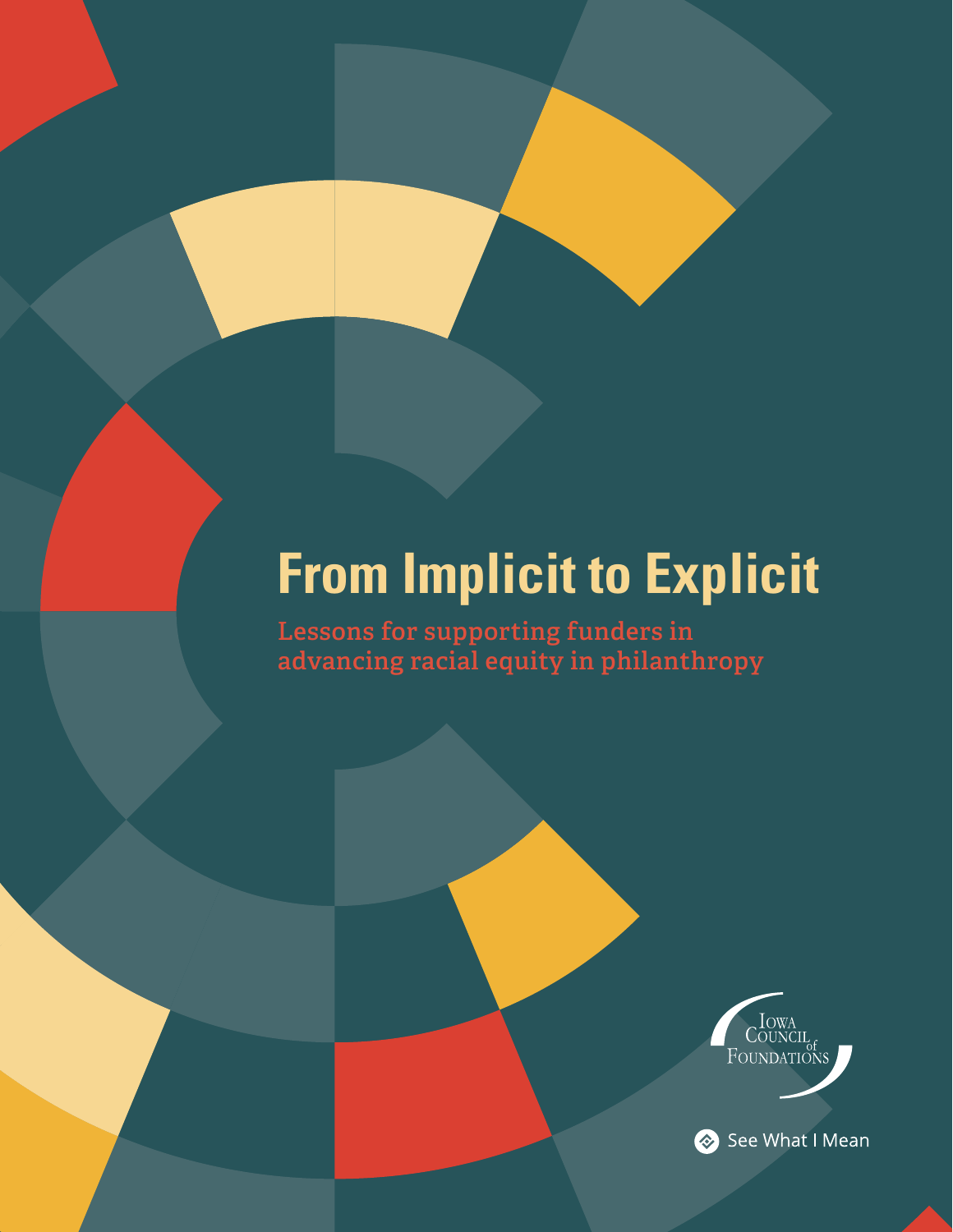#### **Dear Philanthropy Colleagues:**

Looking back on the last five years, the work we have done to advance racial equity in philanthropy in Iowa was all about timing. We listened, we learned, we committed, and we led at the critical moments to support our network. We listened to our members as they shared about needs in their communities and the growing disparities communities of color were facing in Iowa. We learned from experts about the importance of using race-explicit language in building strategies to address the needs of people of color. We committed to supporting this work by adopting a strategy to advance racial equity in philanthropy in Iowa. And, after all of that deeply intentional work, it was time to lead by inviting our members to walk with us on a racial equity journey – one we learned would be a life's journey.

Our members responded to the invitation by engaging in a year-long Racial Equity Cohort. In fact, nearly 40% of our member organizations chose to strengthen their commitment to race equity with us. It's not often that we begin something at the Iowa Council of Foundations (ICoF) without a clear end in mind, but when it came to designing this cohort experience, we knew our model needed to evolve.

Instead of a prescriptive peer-learning experience, this cohort was emergent. Instead of leading ourselves, we relied on experts in the field, trusted facilitators and leaders within our network. Instead of a one-size-fits-all approach, this cohort allowed participants to navigate their own learning agendas. Because of these important shifts, we found a formula that led our members to positive growth and change within themselves and within their organizations and communities.

### 心火 \*Shifting Power &

We hope this report about advancing racial equity in philanthropy and moving networks toward adoption can serve as a guide for the field. As was expressed over and over again in our Cohort, this is life's work. There is always more to do. We look forward to continued learning from and with other PSOs and funders. We invite you to consider your current peer-learning and cohort models and how these lessons may inform your strategies to support broader network adoption to advance racial equity in philanthropy.

\*Decolonizing Wealth: Indigenous Wisdom to Heal Divides and Restore **Balance** 

### 网举断止

\*Championing BIPOC Leaders in Our **Communities** 

史心网际

图举回来 **ICoF RACIAL EQUITY COHORT**

In partnership,

Hai M. Bowtell

Kari McCann Boutell *President*



### **Who Participated in the Cohort?**

**Race: 9% – Non-White 91% – White Asset Range: \$10M – \$600M Staff Size: 1–26**

**54** participants from **27** ICoF member organizations representing **38%** of our network



**Member Type:** 

- Corporate Foundations
- Private Foundations (*including QSOs)*
- Community Foundations
- Re-granting Organizations



**2**

# **5-Year Strategy**

There was a great deal of intentionality in preparing our members for racial equity work. Beginning in 2017 with the launch of our ICoF Foundation Openness Cohort, members have been on a journey *– together –* learning about these themes.

Our programming was strategically sequenced so members built their knowledge in continuous ways, fostering readiness for deeper engagement with racial equity programming and change. At the same time, we strengthened our internal capacity by investing in racial equity learning and strengthening our policies and practices.

> *\* Quarterly Membership Meetings that were open to all ICoF members, not just those participating in the cohort. This programming complemented cohort programming and was more mind expansive, while the cohort prioritized operationalizing our learning in policy, practice and behavior change.*

sharing

Equity

Racial Justice



Resources Through Participatory Grantmaking

### 心头类

\*Activating Philanthropy's Power for Change: Tools to Advance Equity & Inclusion

## @ 实心器

### 四头举回

Nonprofits & Communities



 $\mathbb{Z}$   $\oplus$   $\oplus$ \*Making It Stick: From Disaster Response to Long-Term Institutional Change



\*Building Racial Equity: The Role of Philanthropy

\*Justice & Inclusion in Grantmaking Practice

 $\langle \widehat{\mathbf{e}} \rangle$  (c)  $-9.47$ 

\*Purpose-Driven Board Leadership

statement and adopts new strategic priority to advance racial equity in

development & learning

ICoF Board book discussion & dialogue

Strengthening strategies to support internal work

Statement & commitment to advancing racial equity

Revamp of hiring process and documents

Continued staff development & learning  $\mathbb{Z}$   $\omega$   $\mathbb{R}$ 

Salary range policy approval for ICoF job board to support equitable hiring practices

Staff participates in United Philanthropy Forum's Racial Equity Peer Learning Cohort

Continued staff development & learning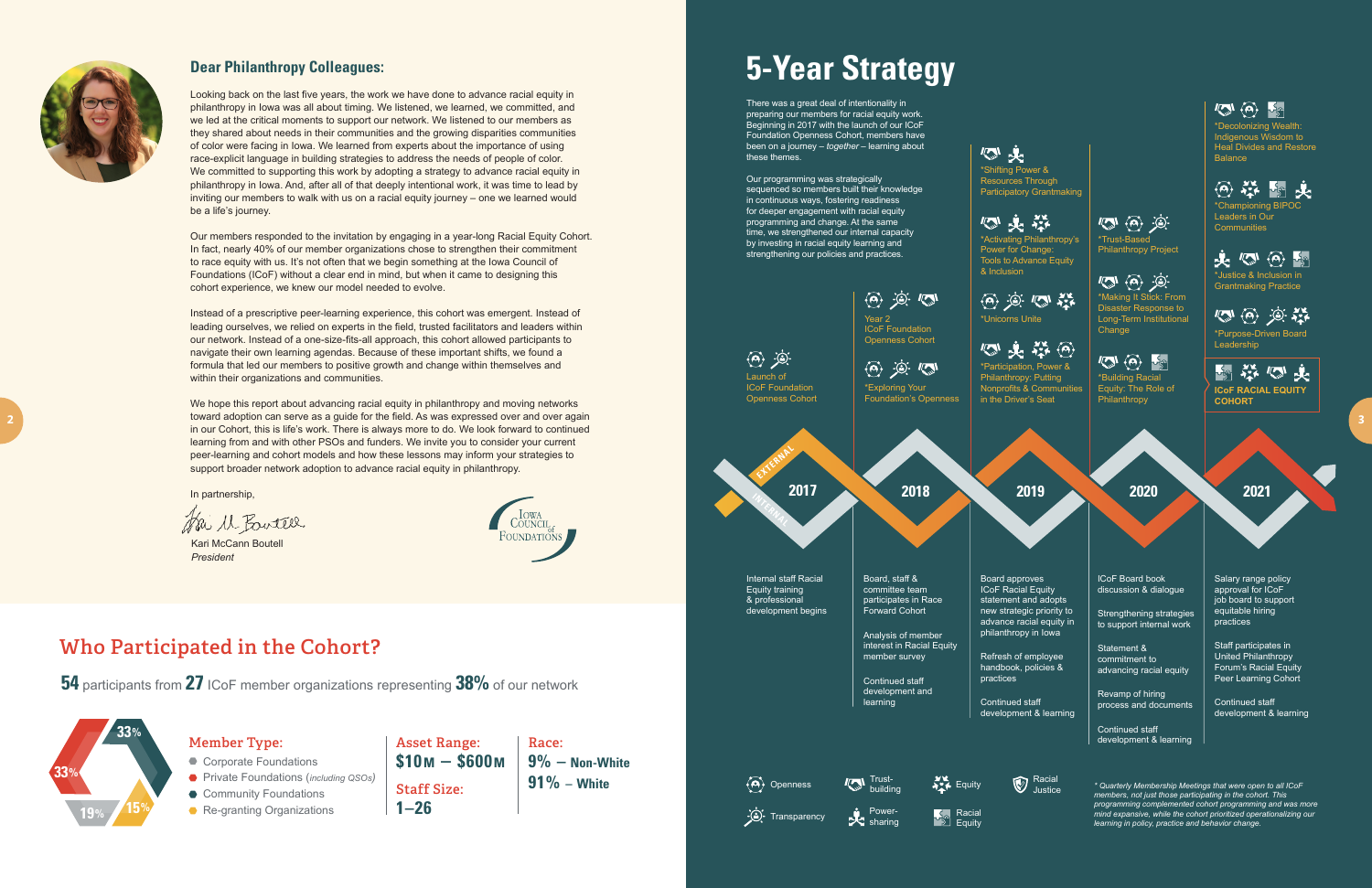## **Motivations for Participation**

**Here's what participants said in their applications...**





### **THE COHORT EXPERIENCE**

Our cohort centered on advancing racial equity in philanthropy in Iowa. While ICoF hosted the cohort, it was the responsibility of members to change themselves and their organizations. We described what would be required of members in the application:

*"This cohort is intended to give participants not only the tools to make changes within themselves, but also to be advocates for change in their organization. Not everyone is in a decision making position, however, we recognize we each have power to make choices and engage in intentional conversations to influence change. If you ARE able and willing to commit to being an advocate for change in your organization/company/ community, please type your initials in this box."*

"As a Mexican-American, I am aware of the inequities people like me face everyday. Although there are efforts and programs in my community, there is still a lot of work to be done to move towards a welcoming community where we can all thrive."

### **PRACTICAL GUIDANCE IN PHILANTHROPY** TEARNING & THE ORGANIZATIONAL PRACTICAL GIUDANCE

On the next page, we have detailed the four components of the cohort experience. These opportunities provided members with the elements this work requires: support, inspiration, specialization and reflection.

#### **LEARNING & PERSONAL CHANGE**

"Increase my confidence in advocating for change within my organization."

"I want to further my understanding of racial equity and develop skills and knowledge I can share with all the individuals in my corporate and personal relationships."

"I want to break down unconscious biases that exist in my mind and to expand my network to include more BIPOC individuals."

#### **ORGANIZATIONAL CHANGE**

"To identify and implement changes that make our organization more equitable and inclusive in our staffing and operations, funding practices, resources we provide, and training we provide in volunteer engagement."

# one-off trainings provide.

"I am very interested in working with my peers in the grantmaking world on the topic of racial equity because I would like to dig further into this issue than a lot of I've been participating in a lot of recent trainings on equity but they often don't focus on the role of funders or they don't offer follow-up regarding implementation of best

**Facilitation:** In a large cohort, we needed a variety of facilitative methods for different moments and members; from storytelling to workshopping. ICoF staff spent time following up with and listening to members after large group sessions to understand where we needed to go for the next session. The structure of the sessions was emergent.

practices."

"I believe in racial equity, but do not know how to move our organization and community forward in the work in tangible ways."

**SUPPORT**

"I know this is a journey which will continue throughout my life, but being intentional in learning and practicing how to create equitable systems, policies, and processes is an important next step, and having the opportunity to do that together with my peers across Iowa makes it all the more important to me."

#### **ACCOUNTABILITY TRIOS**

*1-hour self-organized check-in, 6 sessions.*

**Purpose:** Members met in trios outside the large-group sessions. These self-organizing groups provided positive pressure for action and accountability. It was also a source of support to help each member develop the courage and confidence that change-making requires.

#### **TACTICS & DISCOVERIES**

**Purpose:** To provide an opportunity for funders to reflect on where racial equity could be applied, internally and externally.

**Design:** When applying, members were asked about their accountability partner preferences. Final curation included consideration of geography, funder type, role, and people's experience in learning about and practicing racial equity.

**Emergence:** We considered using caucusing to divide the groups, but BIPOC participants did not indicate this was a priority in their applications. However, in our second session, a need for this emerged. We were able to connect BIPOC members of ICoF to a BIPOC Mentor Circle that was being facilitated by an ICoF member, Volunteer Iowa.

#### **Lessons:**

• Peer-coaching was instrumental in helping members with experimentation and change.

• Accountability trios were described by participants with the following words: *Connection Genuine Support Trust Honesty*

*Grace Solidarity*

#### **ALL-COHORT MEMBER SESSIONS**

*2 hours every other month, 6 sessions, virtual.*

**Purpose:** A platform for the facilitators to share resources and for the network to inspire one another by sharing their efforts; not just a workshop from ICoF to members.

#### **TACTICS & DISCOVERIES**

**Lesson:** Our members place a very high value on examples from within Iowa. While many great resources exist in the philanthropic sector, the desire for homegrown examples motivated multiple peer-led breakout sessions.

**Learning:** Within serious work there is room for creativity and love too. We sent a gift box full of fun prompts – colored pencils, notebooks and clings sourced from BIPOC- and women-owned businesses and businesses supporting racial equity. We also repeated a video from the King Center called "Be Love" each session to ground us in our beloved community.

Cohort facilitator Sharina Sallis talked about how we wanted to place the cohort in a place of love for our beloved community.

#### **CURATED RESOURCES**

#### *[59 resources curated, cataloged](https://docs.google.com/spreadsheets/d/1m5GU1Jmn6cDerqL8Ac3AfMx3peGfcHD799pQ0bV_jkM/edit#gid=0)  and shared.*

**Purpose:** To make the large number of REDI philanthropy resources more accessible and usable by our members, especially tools that could provide more specialized information.

#### **TACTICS & DISCOVERIES**

#### **Design:**

- Curated racial equity in philanthropy resources and new tools to apply your learning to your work. Included live links, length, summary and categorization to make sorting easier.
- Out of the many helpful articles about racial equity in philanthropy, we anchored our cohort around one in particular: *Operationalizing Racial Justice in Non-Profit Organizations* by Maggie Potapchuk with MP Associates. We used it to categorize breakouts, discuss definitions, develop group expectations, and, for interested members, to dive deeply into the nuance of the ideas.

**PSO Role:** Between meetings ICoF was active in sharing additional resources and hosting complementary ICoF programming that provided additional opportunities for learning. Offering these as opportunities, rather than "homework," allowed people to opt in to the offerings that matched their needs.

#### **ASSESSMENT**

*82 items in 13 capacities | Completed at the beginning and end of the cohort.*

#### **TACTICS & DISCOVERIES**

#### **Design:**

- All organizations completed the pre-assessment. Only two did not complete the full post-assessment. This demonstrates impressive commitment from members.
- We pulled in wisdom from the field and included ideas from authors and articles including attribution of the source. We then added items that were relevant to our members in Iowa.
- The assessment used a scale of "Not yet" to "Sustaining." We also asked members to include "action metrics'' that were quantifiable. Action metrics helped organizations measure changes that were nascent and to acknowledge that adaptive shifts often come from many small changes. For example, we asked: *In the last year, how many times was racial equity brought up during a board meeting when it wasn't related to training or initiated by a staff member? One funder shared:*
- Beginning of the cohort: "A few times a Director would ask questions about DEI in relation to our strategic plan and leadership within the community, but more regularly brought up by staff." End of cohort: "Every Board meeting included discussion about DEI."

#### **Lessons:**

- We helped participants from the same organization compare their perceptions of racial equity practices.
- Some organizations still struggled to find "things to do." If we were to repeat the cohort, we would reframe the assessment as a planning tool.

**We grounded our cohort in beloved community. Our facilitator, Sharina Sallis, sees this as a way to invite everyone to the work. She shared, "I try to center love because we naturally think of love and so then the work doesn't feel like work. This work is really all about shared humanity – a love for your people, for your community."**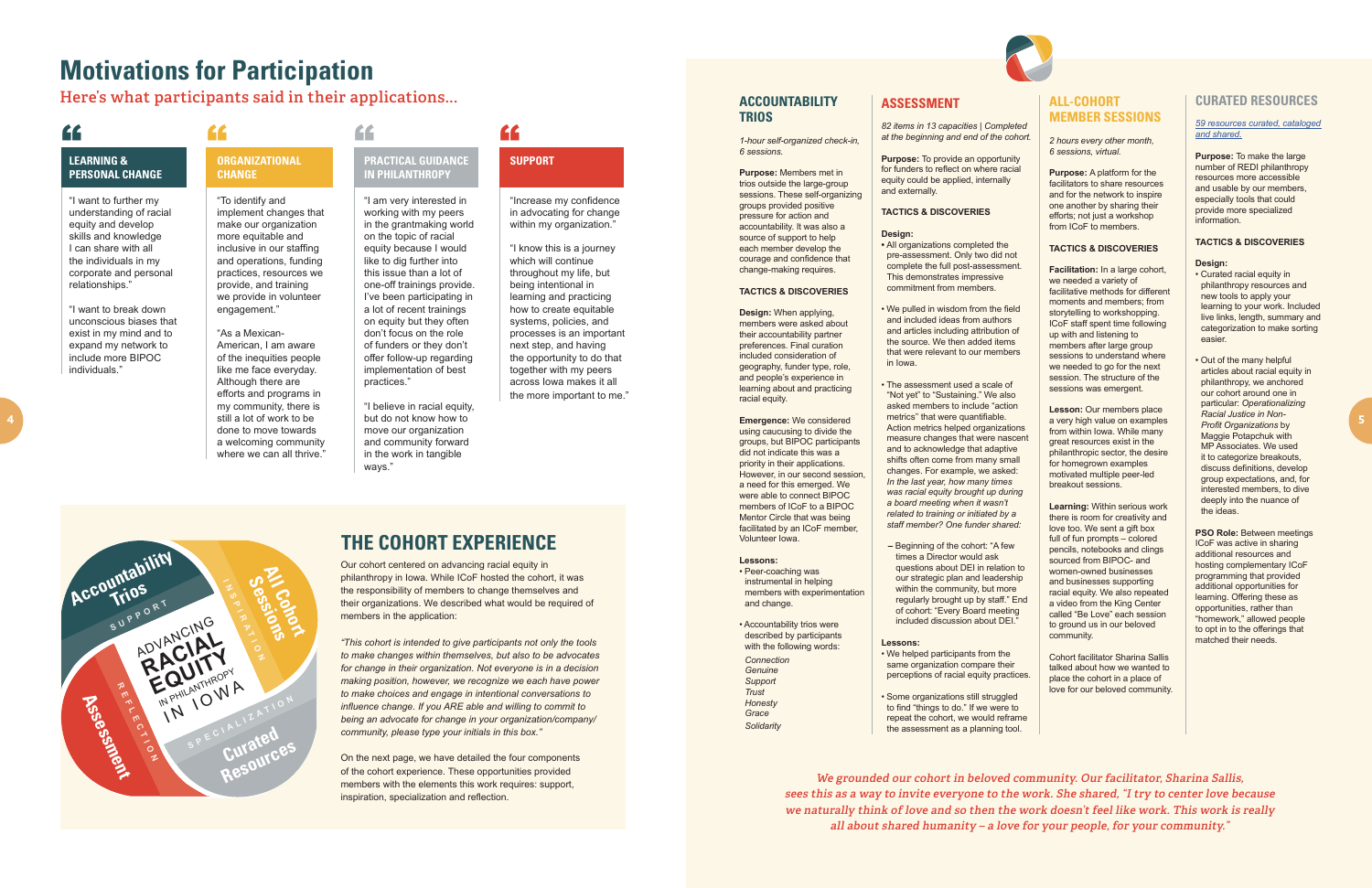# **What Did Change Look Like for Members?**

This cohort focused on institutional changes in 13 capacities that can advance racial equity in philanthropy, not just fund racial equity through grantmaking. We took a comprehensive approach to help members consider all of the domains in which they had the opportunity to remove barriers to racial equity both internally and externally.



### **Facilitation Matters**

When thinking about who might be the best facilitator for your work, it's important to consider how participants are coming into the learning experience and how they may need to be supported. We knew our members needed the expertise and lived experience of a BIPOC leader. We knew our members place a high value in local, Iowa-grown models and stories. We knew our members would benefit from working with a trusted partner.



What we found is that co-facilitation was the answer for this cohort; allowing the facilitators to play for each other's strengths and points of view. Sharina Sallis brought all of those requirements to the table and so much more including her experience as a corporate funder, community organizer and DEI expert. Sharina had also been engaged with several ICoF members and the ICoF itself. Stacy Van Gorp was a trusted colleague, having been a former member of the ICoF, a private foundation leader, and having consulted with many members.



*Co-facilitator*

Stacy Van Gorp *Co-facilitator*

### **MEMBER SPOTLIGHTS**

**QUAD CITIES COMMUNITY FOUNDATION** After engaging in learning about diversity, equity and inclusion, foundation leaders put the learning to work by collecting and using data to understand patterns and make changes. Areas of data collection include board demographics of grant applicants, and demographic identity of scholarship recipients, youth philanthropists, volunteer committee members, and the Board. This led to several changes to grant programs, outreach strategies, and volunteer recruitment approaches.

#### **COMMUNITY FOUNDATION OF NORTHEAST IOWA**

A strategic planning reset focused on integrating racial equity approaches in each of the foundation's strategies. To identify tactics, the foundation listened to BIPOC leaders through a survey. The feedback encouraged the foundation to implement new approaches that center equity and create a more inclusive environment. As a result, the new plan prioritized communicating more directly about racial equity. For example, a recent Annual Impact report shared nonprofit, donor and fund spotlights focused on racial equity. The plan also calls for finding new ways to communicate with BIPOC audiences, amplify Black voices, and increase inclusion through collaboration.

걻. **DIGGING INTO DATA** 

#### **GREATER CEDAR RAPIDS COMMUNITY FOUNDATION**

The Community Foundation updated its vision, mission and values to reflect their commitment to racial equity. The process included an internal DEI committee, a racial equity steering committee, and feedback from the board. In addition, a public data report and community learning event was held about advancing racial equity in their county. Foundation leaders reflected and shared in their assessment: *"This update of our identity and commitment to racial equity ensures this will remain part of our work for many years to come."*

#### **OTTO SCHOITZ FOUNDATION**

This quasi-healthcare conversion foundation found opportunities to be more explicit about racial equity in their day-to-day work. For example, adding racial equity metrics to the organization's internal dashboard, and adding questions about racial equity strategy to the annual board assessment. This year's assessment led to an endorsement of moving ahead ambitiously. Grant press releases also presented an opportunity for explicitness. The Foundation always shared its commitment to serving people who are "vulnerable." When appropriate, press releases are now explicit about race, ethnicity and equity in funding decisions.

#### **COMMUNITY FOUNDATION OF GREATER MUSCATINE**

Establishing a Racial Justice Fund and convening a community Advisory Committee of BIPOC leaders provided an avenue for engagement in this diverse rural county. Board members played a key role in the work by giving to the fund, promoting the fund, co-sponsoring community events and participating on the grant review team. The organization encouraged donations and urgency with a matching gift incentive. *"The Racial Justice Fund will serve as a catalyst by deepening conversations, engaging bold ideas in eliminating racial disparities, and expanding learning platforms to collectively build proximity and center the voices of those often overlooked." - Charla Schafer, Executive Director*

#### **IOWA CREDIT UNION FOUNDATION**

This foundation undertook strategic planning while participating in the cohort. The timing allowed them to integrate racial equity strategies throughout their plan to support equity in both their internal and external policies and processes. Their next phase of work will utilize a dashboard to support

accountability to the plan.

**LISTENING &** 

**COMMUNICATING**

**IDENTITY**

**CATALYZING ENGAGEMENT**

**S** 

**STRATEGY INTEGRATION**

 $\circled{\sigma}$ 

**OPPORTUNITIES FOR EXPLICITNESS**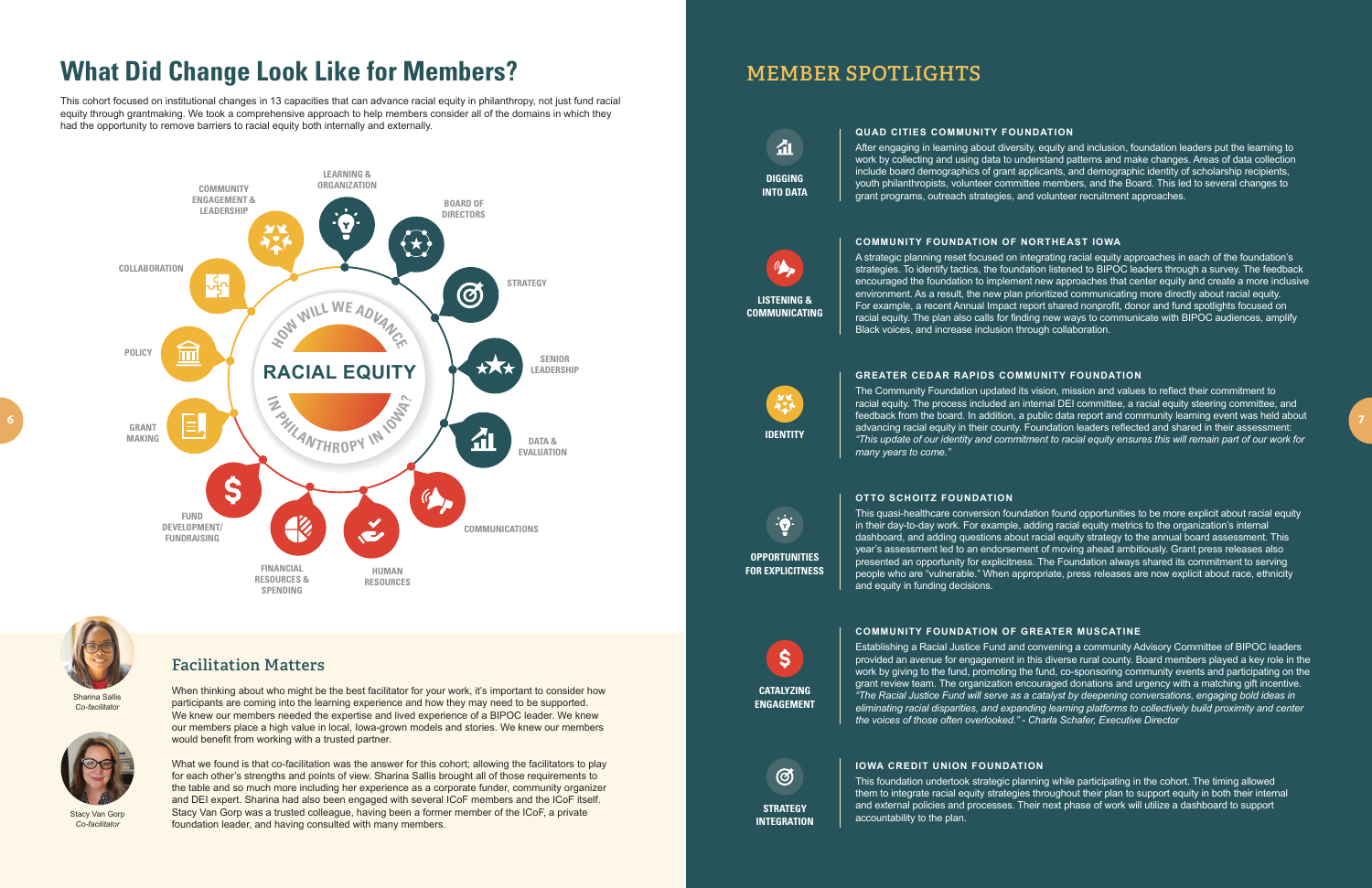## **What Patterns Did We See? From Beginning to End of the Cohort**

There was positive movement in every capacity with one exception – *policy*.  $\left( 1\right)$ 

**For example**, "Board policy established regarding the organization taking a position on racial equity issues" and "Board's awareness and understanding about racial equity" were among the top movers among the pre- and post- assessments. Engaging board members was a frequent topic of conversation during and prior to the cohort and it appears many members leaned in with their boards.

**For example**, the Board's commitment to advance racial equity, developing shared language, amplifying BIPOC leaders, sharing demographic data, and discussing racial equity with donors. Building confidence in discussing racial equity internally and externally was an explicit goal of the cohort and was achieved by many members.

Changes in the *Board* capacity saw the biggest gains from the beginning to end of the cohort. 2

*Grantmaking* practices that were "down payments" on equitable practices (like providing general operating support and permitting fiscal agents) rose to the top at the beginning of the cohort and stayed near the top at the end. These items were well adopted and a credit to the ICoF's work in openness and trust-based philanthropy. However, these top items were part of a small proportion of assessment items that were not explicit about race or advancing equity. 3

The greatest progress from pre- to post- assessment results was making racial equity more explicit in the way the organization operates and communicates. 4

Using *policy* to advance racial equity remained the least adopted strategy at the beginning and at the end of the cohort. The pre- to post- assessment showed slightly negative progress. 5

> **"Despite all of the work we felt we've done in the past, it has not been strategic or concentrated. [The assessment] made it clear we have our own internal work to focus on."**



# **Pre-Assessment / Post-Assessment Data**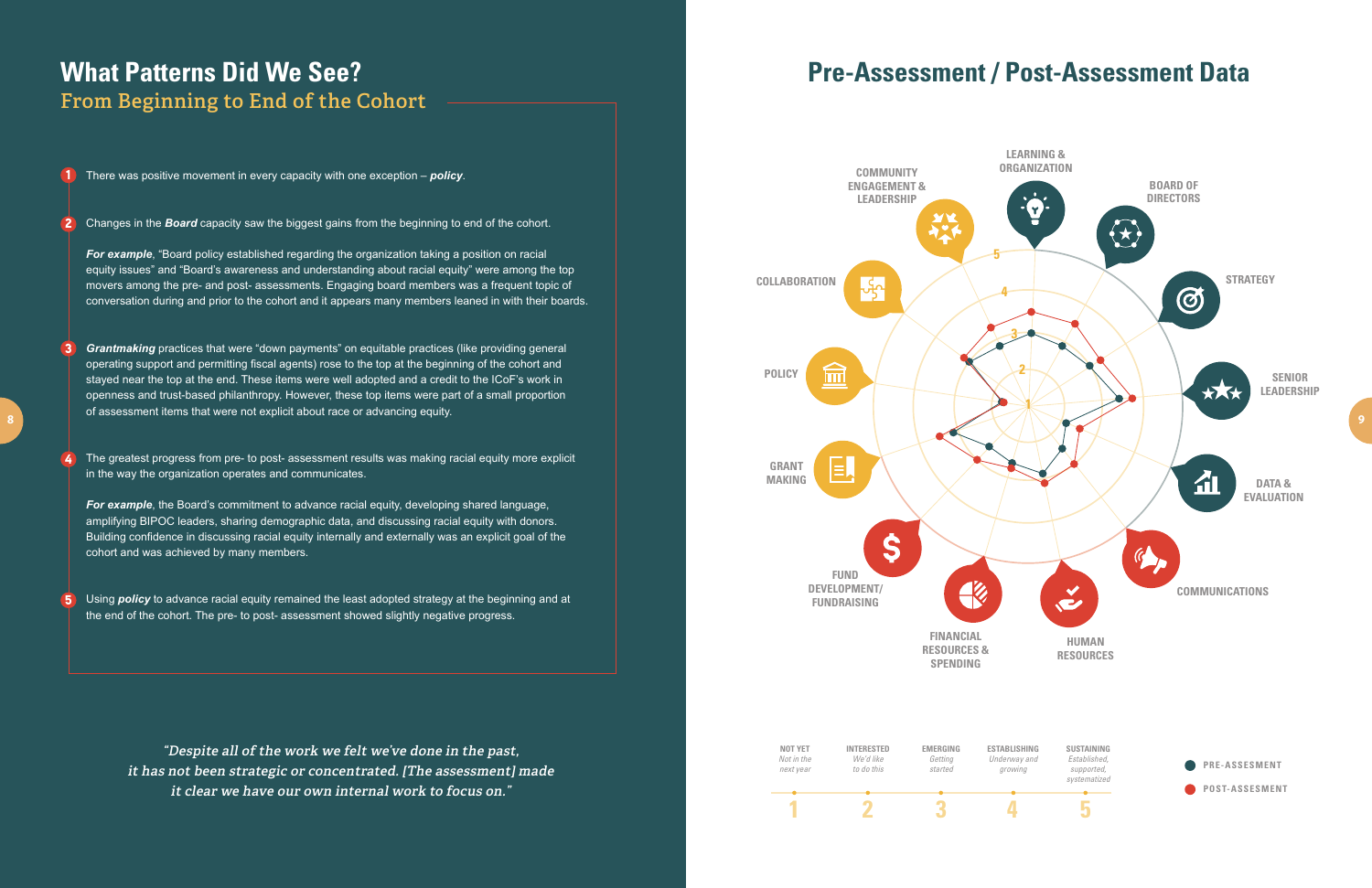

# **Shifting Approaches**

**for Philanthropy-Serving Organizations**

## **Guiding More Strategically Our Network's Adoption of Change**

Offerings — *workshops, communities of practice, webinars, toolkits, research briefs* — is the heart of a PSO's role. In fact, this report is likely to be useful to PSOs because it describes how we offered a Racial Equity Cohort.

This section moves away from discussing a single offering to highlighting the strategic approach of delivering interwoven offerings in order to generate momentum for network adoption of racial equity policies and practices. Guiding network adoption requires a strategic approach to timing. WHEN an offering is launched, especially in relationship to other offerings and member readiness, impacts uptake and success.

So, how do you know WHEN your network is at the right moment to support movement across the adoption curve? WHEN is it necessary to lead, to follow, to push, to nudge? Looking back, we can identify the cues that helped us recognize when and how to support our members in adoption of racial equity.

PACE, BUT DON'T WAIT. PSOs don't need to wait until lots of members are clamoring for an offering. Instead they can build demand for offerings in important areas. Hub leaders often have the privileged perspective of seeing emerging trends before they hit a tipping point into broad-scale awareness. Building demand takes time and persistence, so start with a pace you can sustain. ICoF's racial equity network adoption process started five years ago.

Reckoning with racial equity has resulted in many Philanthropy-Serving Organizations (PSOs) considering new ways of working. The Iowa Council of Foundations leaned into two approaches:

1 Guiding More Strategically: Our Network's Adoption of Change

2 Using Our Influence to Support Funder Change

The earlier cohort gave members practice in disclosing challenges and supporting one another while building member confidence that change was possible. PSOs should highlight past projects that successfully advanced change when pushing toward new goals.

**"It was useful to hear from peers and colleagues across the state that they are grappling with similar issues regarding race and equity in philanthropy."**

**WHEN YOU HEAR:** "I went to a national conference and there was a lot of talk about racial equity. I know it's important but I can't imagine how we'd

do that."

**REPEAT, REINFORCE, REVIST.** Introduce racial equity through all of your channels and repeatedly integrate it into your existing efforts and offerings. ICoF did this by adding more articles about equity to their newsletter, and reinforced their work by asking every guest speaker to make a link between their topic and equity. They also initiated racial equity conversations with members one-on-one and with members active on the ICoF's Board.

**CONNECT THE PROCESS TO PAST SUCCESSES.** For ICoF, a previous cohort that successfully explored funder openness was an on-ramp to DEI and racial equity.

**22 Ready and getting started. WHEN YOU HEAR: "We're interested in working on racial** equity but we don't know where to begin. Do you have some resources?"

**CREATE AH-HA MOMENTS.** Mindset shifts often precede behavior change. Serious games and table top activities from ICoF's Openness Cohort helped funders confront patterns of bias toward particular grantseeker personas. This *ah-ha* opened the door to conversations about other types of bias, including racial bias. We recognized that as a moment when we could begin moving with the cohort from openness to equity.

**FOCUS MATTERS.** Member attention is not unlimited. PSOs should make choices about the number of priorities they're trying to advance at one time. Focusing on adoption of racial equity means we passed on opportunities to increase adoption of other practices during the same period.

### **THE PSO'S ROLE IN THIS PHASE:**

#### Encourage curiosity even when members are not yet ready for action. Build awareness in order to generate interest.

## **1 Not yet interested.**

#### **SHARE THE STORIES OF PROGRESS.** Highlighting

members who are working in new ways can paint the picture of network adoption for members who are still in the curiosity phase. ICoF did this through newsletters and member storytelling at quarterly membership meetings.

#### **TIME FOR TOOLKITS, TRAINING AND EXPERTS**.

We acknowledge that racial equity requires adaptive organizational change and that's messy and complex. Breaking adaptive change into manageable tactical changes can help many members during this phase of adoption. This is a time when experts, toolkits and workshops work best.

ICoF did this by leveraging partnerships with national PSOs who are on the leading edge of racial equity in philanthropy.

**PUSH MEMBERS TO PRIORITIZE FEEDBACK.** In both our Openness and Racial Equity cohorts we found that when members took their first actions (prototypes) to their community they became motivated and their commitment to their goals was deepened. For example, a funder who met with several BIPOC leaders with drafts of equity statements received feedback that motivated them to move more quickly. Now is the time to initiate a feedback loop on initial changes.

#### **THE PSO'S ROLE IN THIS PHASE:**

Provide resources and experts to answer the questions people are asking right now. Help members engage in a few "quick win" effective actions that advance the goal. Support the willing. In any network, a small subgroup of members will begin adoption earlier than others. When this happens, start shifting your facilitative energy to support the willing members. Offer workshops, webinars, and conversations that meet their needs.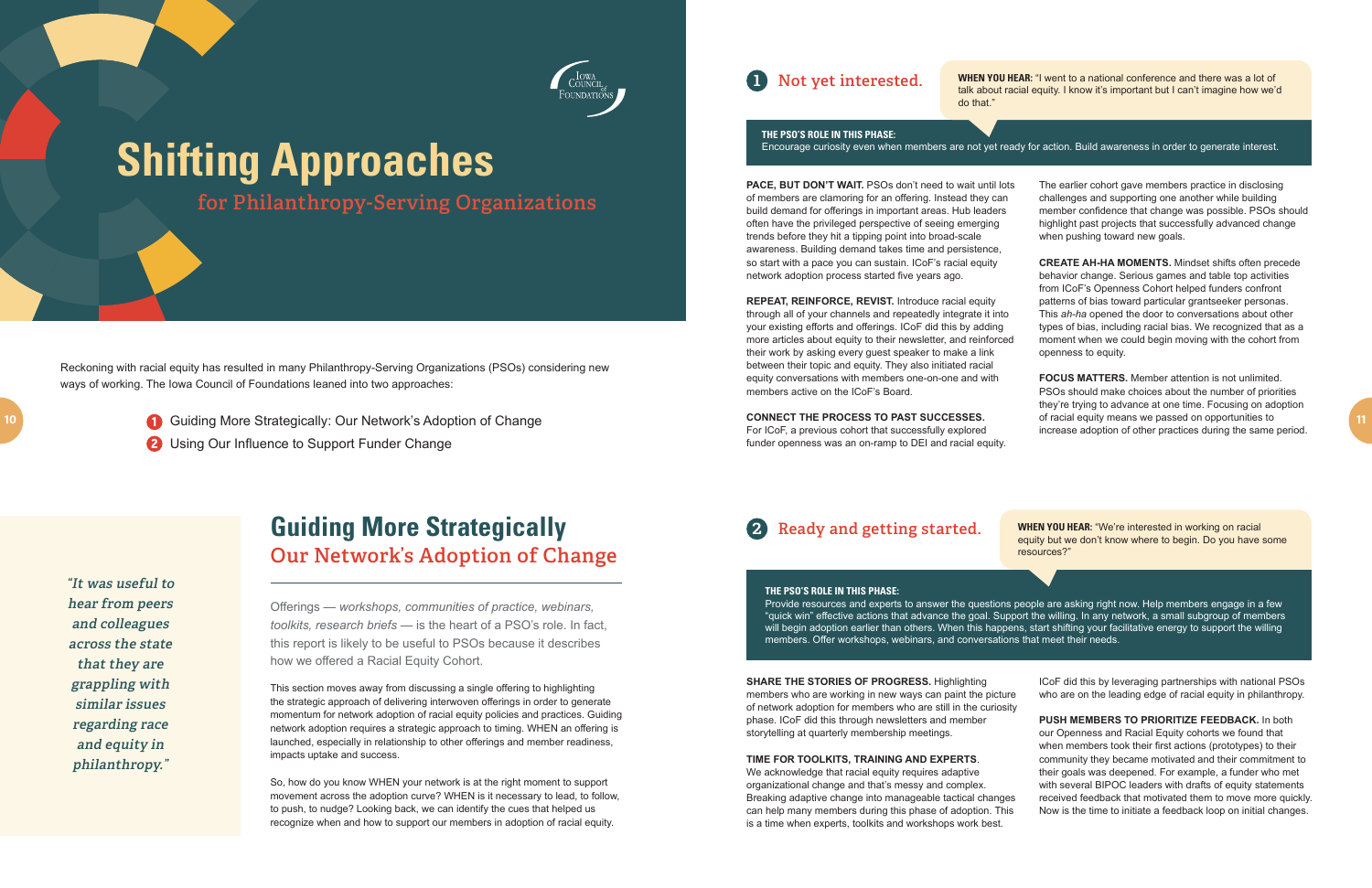**SUPPORT THE SHARED STRUGGLE.** Instead of traditional workshops and training that provide answers and experts, during this point in the adoption journey members need allies and spaces where they can confide, brainstorm, compare, and gain confidence to take the next steps. ICoF's Accountability Trios were a platform for shared struggle, as was our scenario-based large group Q&A sessions when Sharina Sallis, our facilitator, would share insights and stories of her experience.

**COHORTS AREN'T ALWAYS THE RIGHT TOOL.** In our experience, cohorts -- as a platform for members to struggle together and support one another -- are optimal experiences once many members have already taken concrete steps toward racial equity. Using this methodology too early can leave members looking at one another for answers that would be better provided by experts.

**SHARE POWER.** This phase is best driven by member leaders with support from a PSO. It reinforces the idea of the power of a network and provides new opportunities for leadership.

**FIND THE NEXT WAVE.** A strength of the ICoF is its ability to scout and begin working toward what's next. As of this writing, we've begun building demand and interest in intersectionality and racial justice.

**RESOURCING IS THE ROLE.** Once a network grabs onto a cause, members often pull on the PSO to move faster, go bigger, and take a stand. This means finding additional funding, bringing a spotlight to the work, and encouraging late adopters to participate. It can sometimes feel like the PSO has fallen a step behind.

**THE PSO'S ROLE IN THIS PHASE:** Help members to see their place in something bigger than themselves and scale adoption expectations to the network.

**SUSTAIN THROUGH SHIFTS.** Networks can slide backward on the adoption curve, especially as dynamics change. For example: How do we ensure our network will continue to

support racial equity shifts when we enter a recession, or as politics continue to turn divisive? Continuing to highlight examples of racial equity, documenting learnings (like this guide), and sharing the story are all important to sustaining and advancing racial equity in Iowa.

#### **4 Greater than the sum of its parts.**

#### **THE PSO'S ROLE IN THIS PHASE:**

Support members in making adaptive changes to culture, power, systems, and policies. Help members persist and deepen racial equity work through peer support models.

### **3 Making it really work at my organization.**

**WHEN YOU HEAR:** "We're working on racial equity and I'm running into politics and resistance from people in power. I'm not sure what to do next?"

**WHEN YOU HEAR:** "Our network should start making some public statements about racial equity." OR "I think we should consider commitment to these goals to be a requirement for being part of our network."

**"Today I learned the difference between equity and justice. That will definitely influence my perspective and approach to the work moving forward."**

*Our cohort's assessment focused on choices of adoption rather than on a checkbox or grading system*.

This helped us to focus where each organization — *and the network as a whole* — had energy for change. We followed the energy knowing that anti-racism work is ongoing without a fixed end point and that generating momentum from the start is critical for sustained action.

Taking an asset-based approach also meant resisting the urge to spend our energy convincing every ICoF member to prioritize racial equity. We focused on serving members that self-identified as ready to dig in. We made sure to notice assets outside the traditional "big two": endowment size and number of staff. Instead, we acknowledged different approaches to change. *For example:*

**1)** We featured a small organization whose strength of analysis led to steady progress in an organization that values stability.

- **2)** We featured a leader who used their power as a relational consensus builder to ensure progress would stick.
- **3)** We honored the strength of a confident and out-front leader who announced a plan and asked others to come along.

*Our cohort centered on advancing racial equity in Iowa by changing philanthropy. Not just making grants to support racial equity.* 

The cohort called on funders to move beyond grantmaking and look for opportunities to strengthen and change more holistically: from *staffing*, to *planning*, to *partnerships*, and *systems*. The assessment and our sessions provided opportunities to consider 13 funder capacities.

### Focus on Assets vs. Distracted by Deficits

### **Using Our Influence to Support Funder Change**

*What's the most important way for a PSO to think of its role: philanthropy-serving or philanthropy-guiding?* 



Rather than answer with an "either/or" framing, we applied an approach developed by *See What I Mean* called *Leading in Networks of Influence*. Networks of influence describe structures where the "hubs" (PSOs) have little authority to force change. Instead, PSOs have influence, a capacity that brings together serving and guiding as an integrated and powerful force for change. **We relied on six principles to operationalize our network influence:**

### **Center on What Matters vs. Chasing Outputs**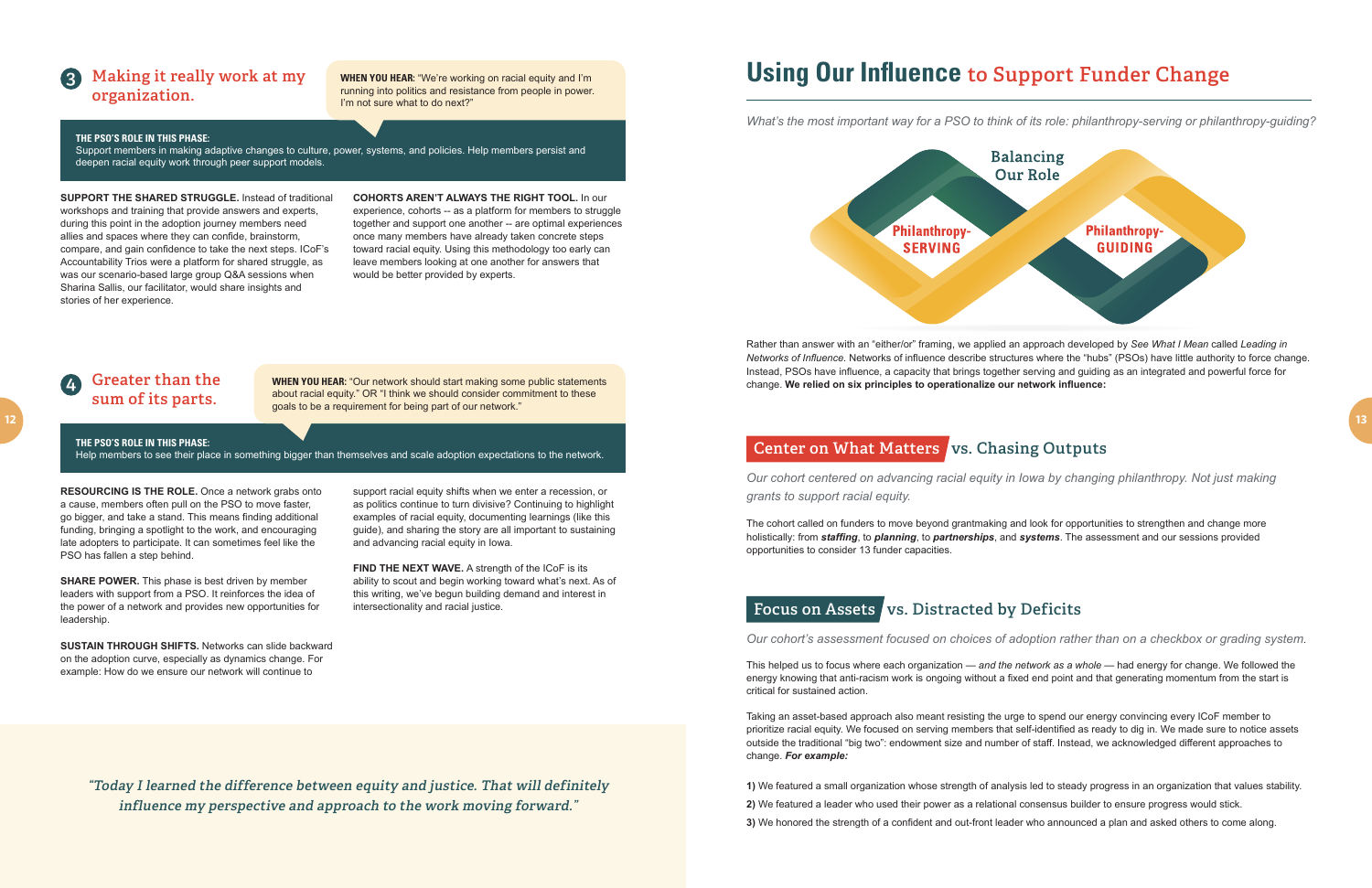*We were intentional about remaining responsive and not pre-designing the entire experience. Members were gracious and didn't reject our emergent approach even though it was not always comfortable for them or for the facilitators.*

Sometimes we responded to needs expressed by members. In the beginning many members asked for help with "shared language." After we provided some definitions we recognized that the need was less about technical change and instead recognized the need to *build confidence* to talk about race. This led to breakout sessions where members shared their experience and gave many examples of language that worked for them.

Sometimes we pushed into the future. *For example:* in the last few sessions we invited members to consider adding a focus on racial justice. Powerful ideas were generated, including changing where the fundamental power of philanthropy resides. This conversation also led to an acknowledgement by a member who said (paraphrased) *"just when I feel like I'm making progress with racial equity, we get the push to keep going."*

#### Invest in Complementary Capacity-building vs. Centralized Expertise

#### **Design for Inclusion vs. A One-size-fits-all Approach**

*PSOs often see their role as providing answers and helping members to easily make changes in their practices. Those expectations were unrealistic in this endeavor.* 

*This cohort was not prescriptive. Each of the 27 member organizations could customize their learning and take responsibility for their own implementation choices.*

*Humility*, especially with mostly white leadership, precluded ICoF from fully owning the role of the expert. The insidiousness of anti-Black racism meant that change would not be easy for our members. **We dealt with this ambiguity in four ways:**

This also meant members came to the cohort with an array of needs. Some were seeking accountability, others needed help deciding what to prioritize, and others sought a confidante with whom they could sort out challenges.

*Variety* was our answer to meeting diverse needs. Instead of one method, like a workshop, we offered four parts to the experience. Instead of one speaker, most sessions had 4 or 5 breakouts.

While we wanted to match every member's needs every month, some cohort members experienced a mismatch with what we offered. We welcomed learning of the mismatches through surveys and one-on-one conversations and continued to adjust our approach. In one case, member needs led us to offer an extra session for corporate funders.

### **Co-create and Iterate Together vs. Perfecting Plans**

- **1)** Invested in the ICoF's capacity to support the discussion (*see timeline on page 3)*.
- **2)** Called on the complementary expertise of our network to share their knowledge, strategy and lived experiences with their colleagues. There were many people with expertise in our network and the facilitative role was to amplify their stories.
- **3)** Reframed the cohort from a place where members find answers, to a place where we struggled together and supported one another to advance racial equity in Iowa.
- **4)** Honored the work that our cohort participants were doing back in their communities to learn about and support racial equity, diversity and inclusion. We valued this work as complementary and supportive to our cohort and it allowed us to stay laserfocused on philanthropy's role in advancing racial equity.

### **Share power** vs. Control and Hierarchy

**14**

During our final cohort session, we asked BIPOC leaders in our cohort to share their advice for foundation leaders to support them in their work to advance racial equity in their organizations and communities. Here is what

they shared:

*"Three pieces of advice moving forward: 1) lead with intent; 2) don't be afraid to ask questions and go deeper; and 3) listen to other experiences and viewpoints."*

*"Giving equal rights and opportunities to others does not mean that you have* 

*fewer rights."*

*"It's okay to move forward in small ways, they are meaningful and build momentum. Do not be afraid that an action is too small to make a difference."*

The conclusion of our cohort was not the end; in many ways it was just the beginning. We're now inviting our members to consider how they can support both racial equity and racial justice. We have much to learn from other leaders in the field and our communities. We also have so much to explore in terms of intersectionality and how racial equity work cross-cuts everything we do in our communities. We also have a good portion of our members who did not participate in the cohort to invite into this journey with us. We know this is life's work and we remain committed to supporting our members as we move forward – together.

*The beauty of networks is that they can become bigger than the sum of their parts. They can inspire and feed innovation. They are places where good ideas can spread quickly.*

But, networks can also feel isolating, controlling, and overtly normative. To lead in a network of influence means giving up control and inviting shared decision-making. **In this cohort we operationalized this in several ways:**

**1)** Acknowledged that the choices of implementation belonged to each member.

**2)** Invited BIPOC leaders to participate on their own terms. *The application asked,*

*"Your facilitators would like to get a sense of participants' background and previous experience, if any, with racial equity, diversity and inclusion work. For BIPOC individuals:* 

*What is your experience educating others about racial equity?* 

 *providing formal training to my colleagues*

 *consulting inside or outside organization*

 *initiating conversations about racial equity other* 

*Are you willing or interested in serving in similar roles in the cohort? If not, don't worry. We want to honor your assets and desires."* **Many BIPOC members of the cohort volunteered to serve in this role.**

**3)** Asked members to share their experience with their peers. We did not control how and what they decided to share. We did provide support as requested.

# **Moving Forward**